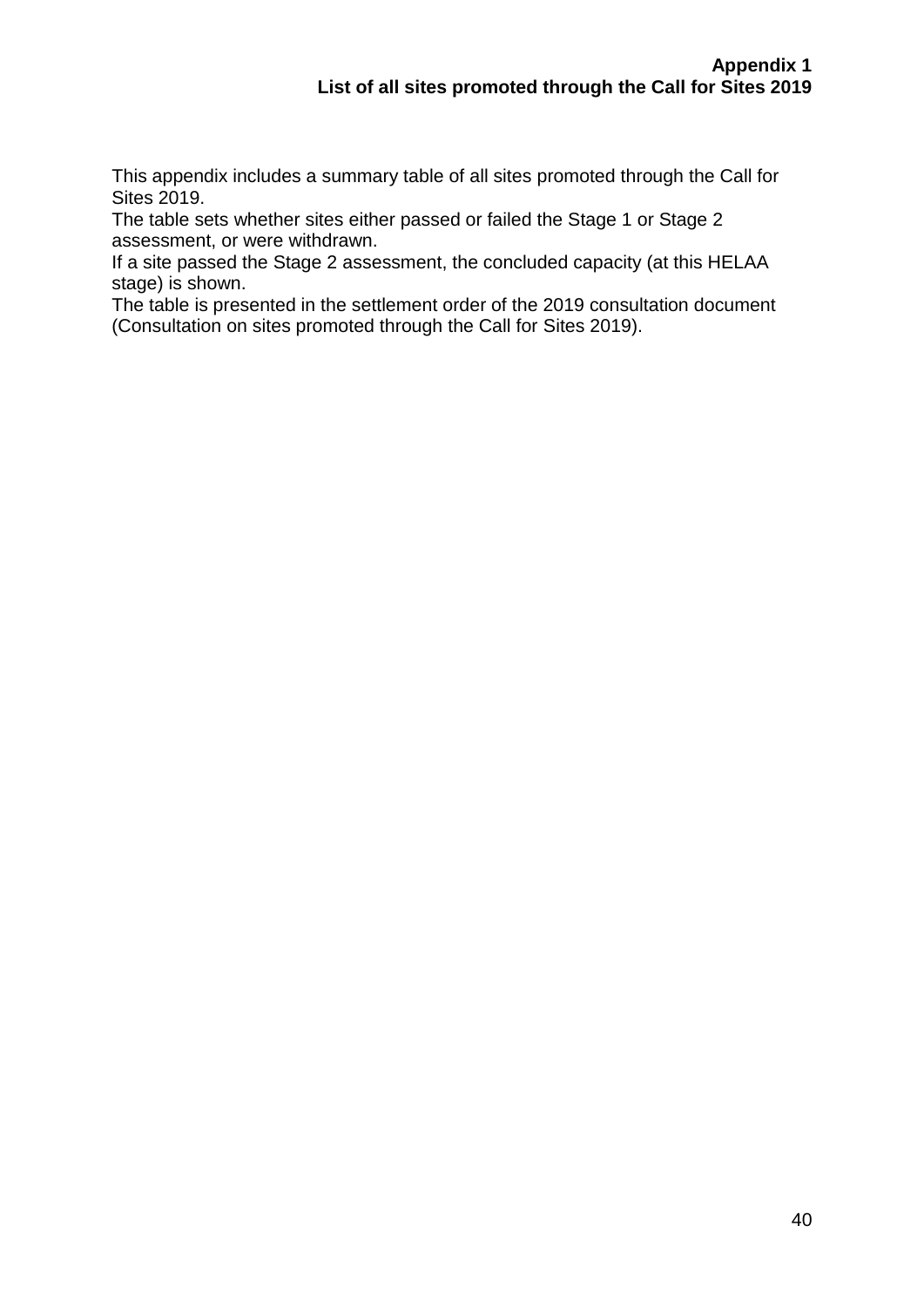| <b>HELAA</b><br>reference | Location                                        | <b>Settlement</b>  | Urban /<br><b>Green Belt</b> | <b>HELAA 2019</b><br><b>Result</b> | <b>Capacity (dwellings and/or</b><br>as otherwise stated) |
|---------------------------|-------------------------------------------------|--------------------|------------------------------|------------------------------------|-----------------------------------------------------------|
| Han40a <sup>1</sup>       | <b>Town Centre North</b>                        | Welwyn Garden City | Urban                        | Passed Stage 2                     | 250                                                       |
| Hol20                     | North of the Beehive PH, Beehive<br>Lane        | Welwyn Garden City | Urban                        | Passed Stage 2                     | 5                                                         |
| Hol22                     | Land at Chequersfield                           | Welwyn Garden City | Urban                        | <b>Failed Stage 2</b>              | 0                                                         |
| Hol23                     | Hollybush Lane                                  | Welwyn Garden City | Urban                        | Passed Stage 2                     | 16 dwellings and re-provision<br>of neighbourhood centre  |
| How92                     | Woodside Centre                                 | Welwyn Garden City | Urban                        | <b>Failed Stage 2</b>              | 0                                                         |
| Pea97                     | Former Norton Building                          | Welwyn Garden City | Urban                        | Passed Stage 2                     | 122                                                       |
| Pea102                    | Bio-Park, Broadwater Road                       | Welwyn Garden City | Urban                        | Passed Stage 2                     | 179                                                       |
| Pea103                    | 29 Broadwater Road                              | Welwyn Garden City | Urban                        | Passed Stage 2                     | 128                                                       |
| Pea104                    | YMCA, 90 Peartree Lane                          | Welwyn Garden City | Urban                        | Passed Stage 2                     | 15 dwellings (net), hostel and<br>associated uses         |
| Pea105                    | 61 Bridge Road                                  | Welwyn Garden City | Urban                        | Passed Stage 2                     | 21                                                        |
| Pea106                    | 73-83 Bridge Road East                          | Welwyn Garden City | Urban                        | Passed Stage 2                     | 235 dwellings and 1,653m <sup>2</sup><br>B <sub>1</sub> a |
| Pea107                    | B&Q, Swallowfields                              | Welwyn Garden City | Urban                        | Passed Stage 2                     | 97                                                        |
| Sh <sub>92</sub>          | Haymeads                                        | Welwyn Garden City | Urban                        | <b>Site Withdrawn</b>              | 0                                                         |
| WGC <sub>2</sub>          | Land and pumping station, Digswell<br>Park Road | Welwyn Garden City | Green Belt                   | <b>Failed Stage 2</b>              | 0                                                         |

# **Table 13: HELAA results summary table**

 $\overline{a}$ 

<sup>&</sup>lt;sup>1</sup> Han40a is a promoted extension to site Han40, which is proposed for allocation in the Draft Local Plan 2016 (MUS1)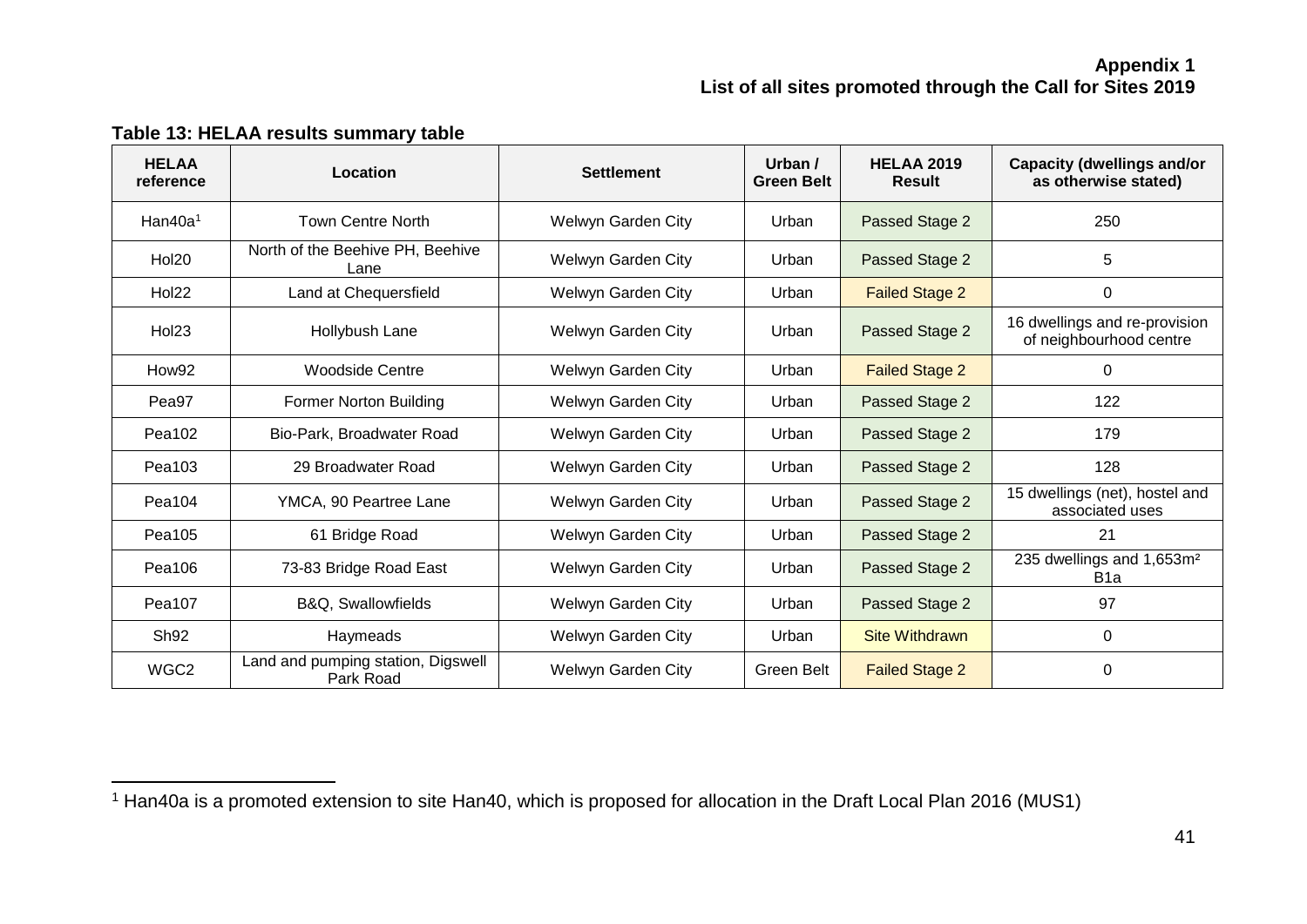| <b>HELAA</b><br>reference | Location                                   | <b>Settlement</b>  | Urban /<br><b>Green Belt</b> | <b>HELAA 2019</b><br><b>Result</b> | <b>Capacity (dwellings and/or</b><br>as otherwise stated) |
|---------------------------|--------------------------------------------|--------------------|------------------------------|------------------------------------|-----------------------------------------------------------|
| WGC4a <sup>2</sup>        | Land North East of Welwyn Garden<br>City   | Welwyn Garden City | Green Belt                   | Passed Stage 2                     | 75                                                        |
| WGC6                      | Land east of Digswell Hill<br>(scenario 1) | Welwyn Garden City | Green Belt                   | <b>Failed Stage 2</b>              | 0                                                         |
| WGC6a                     | Yard south of Crossway<br>(scenario 2)     | Welwyn Garden City | Green Belt                   | <b>Failed Stage 1</b>              | 0                                                         |
| WGC9                      | Warrengate Farm                            | Welwyn Garden City | <b>Green Belt</b>            | <b>Failed Stage 2</b>              | 0                                                         |
| WGC10                     | 62 Crossway                                | Welwyn Garden City | Green Belt                   | <b>Failed Stage 2</b>              | 0                                                         |
| WGC11                     | Land fronting Hertford Road                | Welwyn Garden City | Green Belt                   | <b>Failed Stage 2</b>              | 0                                                         |
| <b>HC08</b>               | <b>Lemsford Road</b>                       | Hatfield           | Urban                        | Passed Stage 2                     | 32                                                        |
| <b>HC11</b>               | <b>Meridian House</b>                      | Hatfield           | Urban                        | Passed Stage 2                     | 11                                                        |
| <b>HC95</b>               | 126 Great North Road                       | Hatfield           | Urban                        | <b>Failed Stage 2</b>              | 0                                                         |
| <b>HC101</b>              | <b>Lockley Crescent</b>                    | Hatfield           | Urban                        | Passed Stage 2                     | 4                                                         |
| <b>HE17</b>               | Link Drive car park and skate park         | Hatfield           | Urban                        | <b>Passed Stage 2</b>              | 84                                                        |
| <b>HE98</b>               | Citroen Garage, Great North Road           | Hatfield           | Urban /<br><b>Green Belt</b> | <b>Failed Stage 2</b>              | 0                                                         |
| <b>HSW92</b>              | <b>Minster Close</b>                       | Hatfield           | Urban                        | Passed Stage 2                     | 49                                                        |
| HSW93                     | Haseldine Meadows                          | Hatfield           | Urban                        | <b>Site Withdrawn</b>              | 0                                                         |
| HSW94                     | College Lane (north)                       | Hatfield           | Urban                        | Passed Stage 2                     | 115                                                       |
| Hat <sub>2</sub>          | Land west of Hatfield                      | Hatfield           | Green Belt                   | <b>Failed Stage 2</b>              | 0                                                         |

 $\overline{a}$  $2$  WGC4a forms part of a previously promoted and larger site, WGC4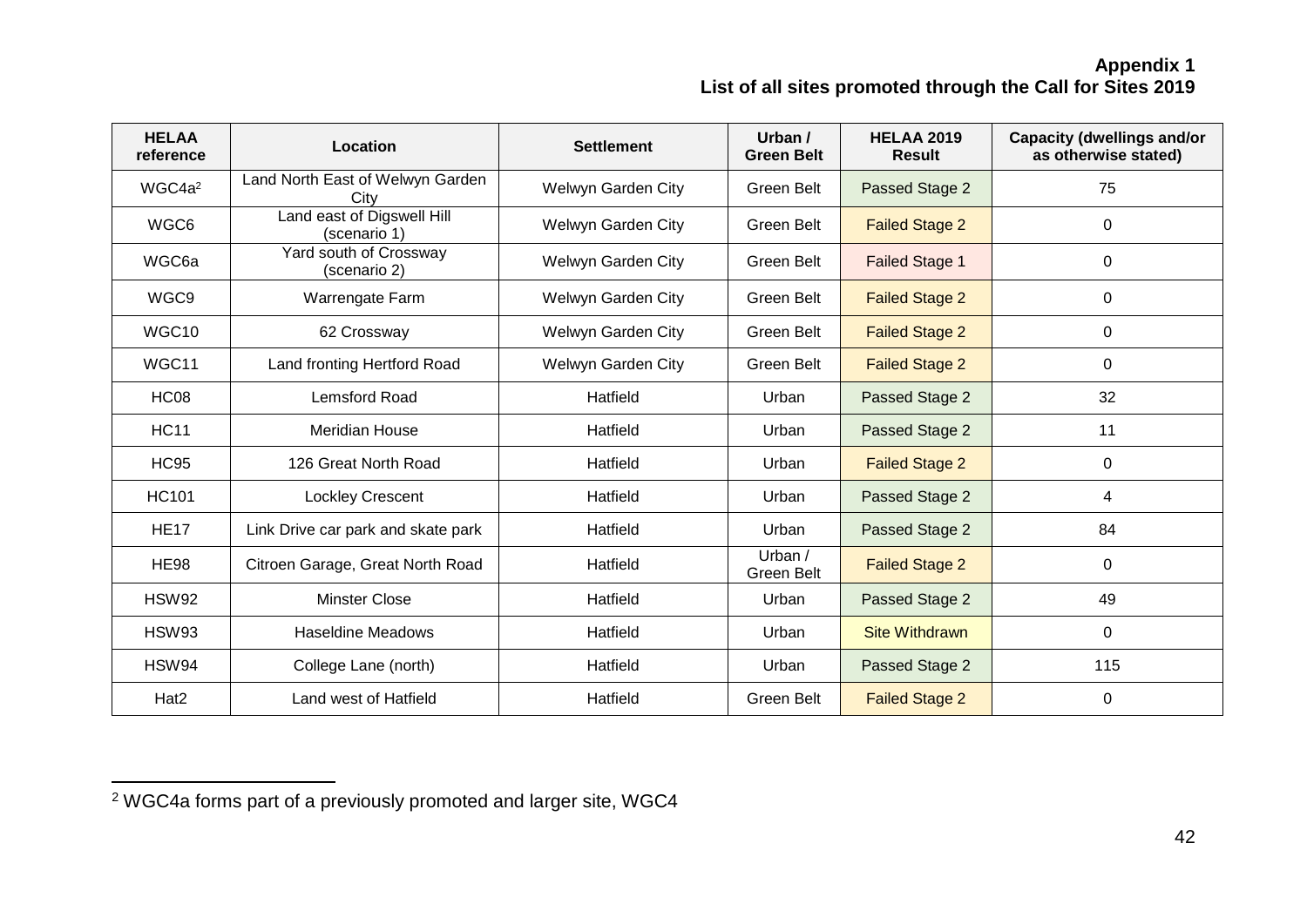| <b>HELAA</b><br>reference | Location                                         | <b>Settlement</b>          | Urban / Green<br><b>Belt</b> | <b>HELAA 2019</b><br><b>Result</b> | <b>Capacity (dwellings and/or</b><br>as otherwise stated)                                                                                                          |
|---------------------------|--------------------------------------------------|----------------------------|------------------------------|------------------------------------|--------------------------------------------------------------------------------------------------------------------------------------------------------------------|
| Hat <sub>3</sub>          | West of Ellenbrook                               | Hatfield                   | Green Belt                   | <b>Failed Stage 2</b>              | 0                                                                                                                                                                  |
| Hat4                      | Land at Wilkins Green Lane                       | Hatfield                   | Green Belt                   | <b>Failed Stage 2</b>              | $\Omega$                                                                                                                                                           |
| Hat <sub>9</sub>          | Land at Roehyde                                  | Hatfield                   | Green Belt                   | <b>Failed Stage 2</b>              | 0                                                                                                                                                                  |
| Hat14                     | <b>Three Corner Field</b>                        | Hatfield                   | Green Belt                   | <b>Failed Stage 1</b>              | 0                                                                                                                                                                  |
| Hat <sub>19</sub>         | Land Off Bramble Road                            | Hatfield                   | Green Belt                   | Passed Stage 2                     | 20                                                                                                                                                                 |
| Hat20                     | Land at Angerland Common (south)                 | Hatfield                   | Green Belt                   | Passed Stage 2                     | B1a/b (61,725m <sup>2</sup> ) or B1c<br>(32,920m <sup>2</sup> ), or a mix of B1<br>class uses, or a mix of B1 and<br>B2 (B2 only as part of a mixed<br>use scheme) |
| Hat <sub>21</sub>         | Land at Angerland Common (park<br>and ride site) | Hatfield                   | Green Belt                   | <b>Failed Stage 1</b>              | 0                                                                                                                                                                  |
| PB1                       | <b>Enfield Chase Estate</b>                      | Potters Bar                | Green Belt                   | <b>Failed Stage 2</b>              | 0                                                                                                                                                                  |
| <b>WE100</b>              | 51-53 London Road, Knebworth                     | <b>Woolmer Green</b>       | Urban                        | Passed Stage 2                     | 34                                                                                                                                                                 |
| WGr3                      | Land at 52 London Road                           | <b>Woolmer Green</b>       | Green Belt                   | Passed Stage 2                     | 40                                                                                                                                                                 |
| WGr7                      | Land north of Heath Road<br>(scenario 1)         | <b>Woolmer Green</b>       | Green Belt                   | Passed Stage 2                     | 117                                                                                                                                                                |
| WGr7a                     | Land north of Heath Road<br>(scenario 2)         | <b>Woolmer Green</b>       | <b>Green Belt</b>            | Passed Stage 2                     | 69                                                                                                                                                                 |
| OMH <sub>6</sub>          | Land adjacent to Danesbury Lodge                 | Oaklands and Mardley Heath | Green Belt                   | <b>Failed Stage 2</b>              | 0                                                                                                                                                                  |
| OMH <sub>7</sub>          | 22 The Avenue                                    | Oaklands and Mardley Heath | Green Belt                   | Passed Stage 2                     | $\overline{2}$                                                                                                                                                     |
| OMH <sub>9</sub>          | Land r/o 19-23 The Avenue                        | Oaklands and Mardley Heath | Green Belt                   | Passed Stage 2                     | 12                                                                                                                                                                 |
| Wel1                      | Land at Kimpton Road                             | Welwyn                     | Green Belt                   | Passed Stage 2                     | 178                                                                                                                                                                |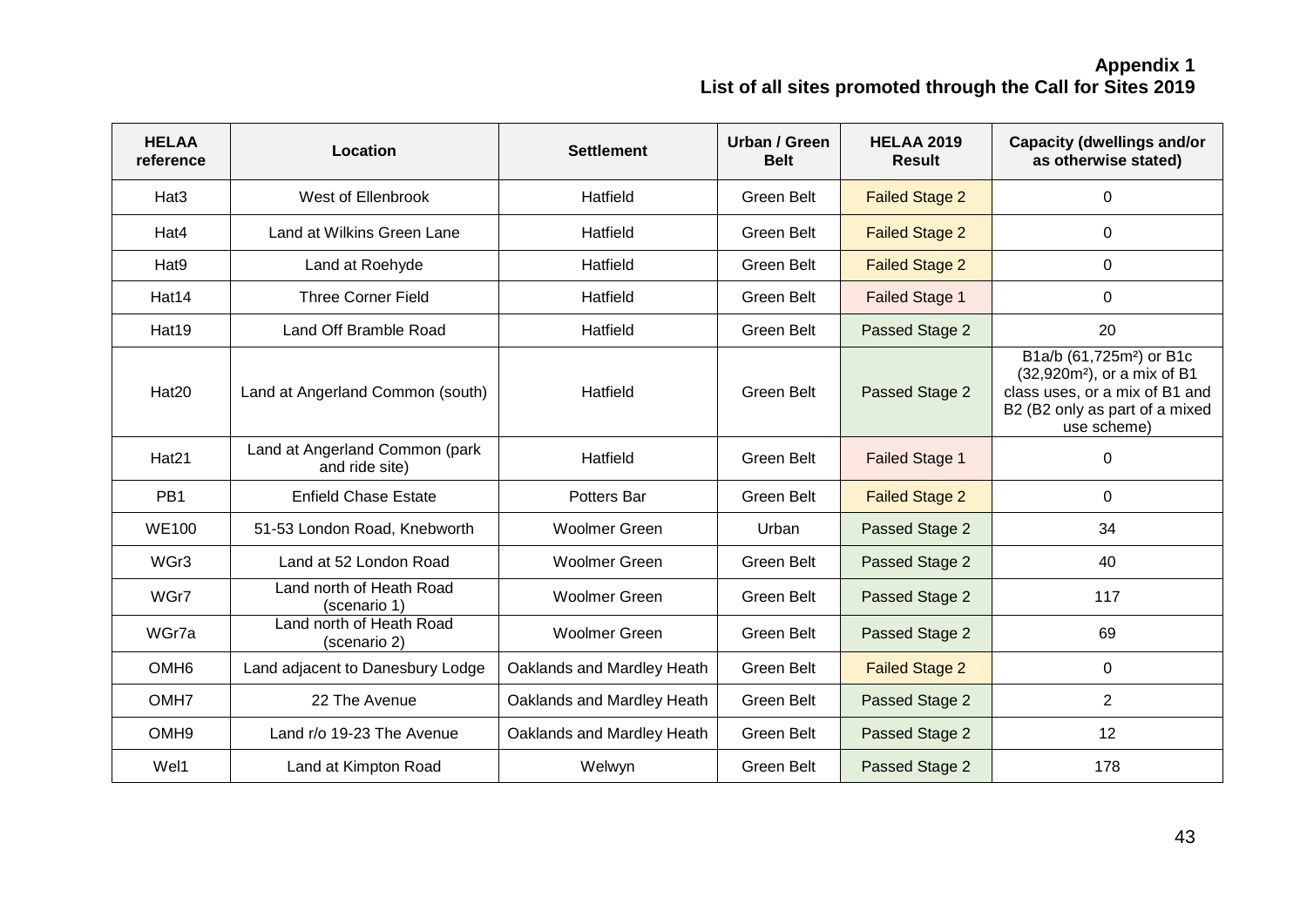| <b>HELAA</b><br>reference | Location                                                            | <b>Settlement</b> | Urban / Green<br><b>Belt</b> | <b>HELAA 2019</b><br><b>Result</b> | <b>Capacity (dwellings and/or</b><br>as otherwise stated) |
|---------------------------|---------------------------------------------------------------------|-------------------|------------------------------|------------------------------------|-----------------------------------------------------------|
| Wel <sub>2</sub>          | Land adjoining Welwyn Cemetery                                      | Welwyn            | Green Belt                   | Passed Stage 2                     | 40                                                        |
| Wel6                      | Land at Kimpton Road                                                | Welwyn            | Green Belt                   | Passed Stage 2                     | 14                                                        |
| Wel14 <sup>3</sup>        | Linces Farm (Site 1), north of<br>Wilshere Road and Wilga Road      | Welwyn            | Green Belt                   | <b>Failed Stage 2</b>              | 0                                                         |
| Wel14 $a4$                | Linces Farm, land north-west of<br><b>Wilshere Road</b>             | Welwyn            | Green Belt                   | <b>Failed Stage 2</b>              | 0                                                         |
| Wel14 $b5$                | Linces Farm, land west of Wilshere<br>Road and north of School Lane | Welwyn            | Green Belt                   | Passed Stage 2                     | 20                                                        |
| Wel15                     | Land at Fulling Mill Lane<br>(scenario 1)                           | Welwyn            | Green Belt                   | Passed Stage 2                     | 14                                                        |
| Wel15a                    | Land at Fulling Mill Lane and south<br>of Riverside (scenario 2)    | Welwyn            | Green Belt                   | <b>Failed Stage 2</b>              | 0                                                         |
| Wel16                     | Land at School Lane                                                 | Welwyn            | <b>Green Belt</b>            | Passed Stage 2                     | 65                                                        |
| Wel17                     | Land at White Hill                                                  | Welwyn            | Green Belt                   | <b>Failed Stage 1</b>              | 0                                                         |
| No site<br>reference      | Low Welwyn Reservoir, north of<br><b>Tudor Road</b>                 | Welwyn            | Green Belt                   | <b>Failed Stage 1</b>              | 0                                                         |
| Dig1                      | Land east of 2 New Road                                             | Digswell          | Green Belt                   | <b>Failed Stage 2</b>              | 0                                                         |
| Dig3                      | Land north of Harmer Green Lane                                     | Digswell          | Green Belt                   | <b>Failed Stage 1</b>              | 0                                                         |
| Dig4                      | Land at junction of Digswell Lane<br>and Bessemer Road              | Digswell          | Green Belt                   | <b>Failed Stage 2</b>              | 0                                                         |

<sup>&</sup>lt;sup>3</sup> Wel14, Wel14a and Wel14b are separate parcels of land

 $\overline{a}$ 

<sup>4</sup> Ibid Wel14

<sup>5</sup> Ibid Wel14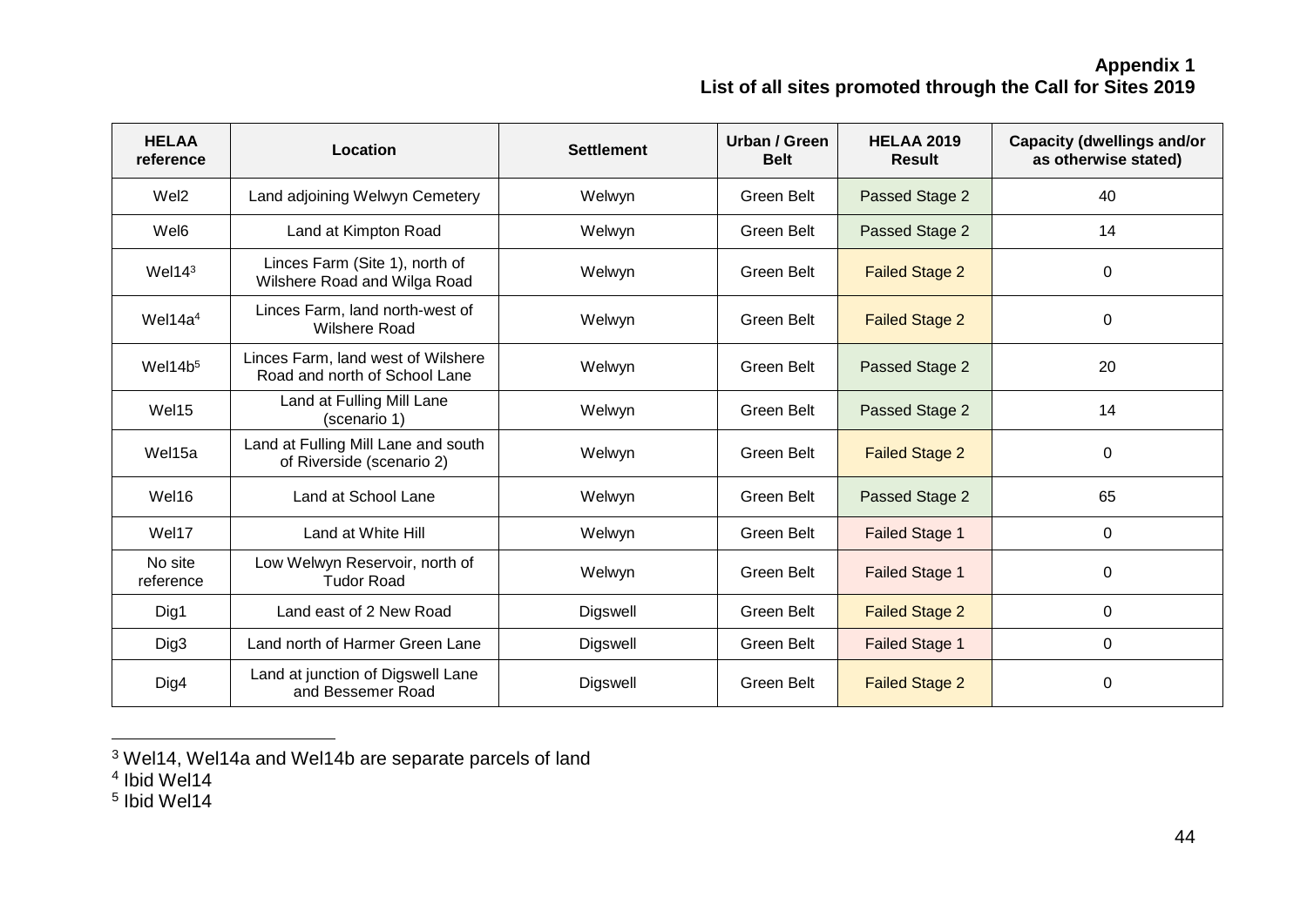| <b>HELAA</b><br>reference       | Location                                                                    | <b>Settlement</b>  | Urban / Green<br><b>Belt</b> | <b>HELAA 2019</b><br><b>Result</b> | <b>Capacity (dwellings and/or</b><br>as otherwise stated) |
|---------------------------------|-----------------------------------------------------------------------------|--------------------|------------------------------|------------------------------------|-----------------------------------------------------------|
| Dig <sub>5</sub>                | Adjacent 76 Hertford Road                                                   | Digswell           | Green Belt                   | <b>Failed Stage 1</b>              | 0                                                         |
| StL <sub>5</sub>                | Land at Lemsford Archery Club<br>(scenario 1)                               | Lemsford           | Green Belt                   | <b>Failed Stage 2</b>              | 0                                                         |
| StL <sub>5a</sub>               | Land at Lemsford Archery Club and<br>adjoining land (scenario 2)            | Lemsford           | Green Belt                   | <b>Failed Stage 2</b>              | 0                                                         |
| StL <sub>13</sub>               | Land at Roebuck Farm                                                        | Lemsford           | Green Belt                   | Passed Stage 2                     | 27                                                        |
| StL <sub>16</sub>               | Land adjacent Lemsford School                                               | Lemsford           | Green Belt                   | Passed Stage 2                     | 14                                                        |
| StL1                            | Land to the north of New Road                                               | Stanborough        | <b>Green Belt</b>            | Passed Stage 2                     | 90                                                        |
| StL <sub>2</sub>                | North of Oldings Corner                                                     | Stanborough        | <b>Green Belt</b>            | <b>Failed Stage 1</b>              | 0                                                         |
| StL <sub>3</sub>                | Land at and adjacent The Holding                                            | Stanborough        | Green Belt                   | Passed Stage 2                     | 396                                                       |
| StL <sub>15</sub>               | Land to the east of Great North<br>Road                                     | Stanborough        | Green Belt                   | Passed Stage 2                     | 8                                                         |
| StL <sub>17</sub><br>(GTLAA010) | Land at Great North Road                                                    | Stanborough        | Green Belt                   | Passed Stage 2                     | 5                                                         |
| RN <sub>1</sub>                 | Land between Danesbury Park<br>Road and Reynard Road                        | <b>Rural North</b> | <b>Green Belt</b>            | <b>Failed Stage 1</b>              | 0                                                         |
| RN <sub>2</sub>                 | Land at Wych Elm Lane                                                       | <b>Rural North</b> | Green Belt                   | <b>Failed Stage 1</b>              | 0                                                         |
| RN3 and<br>RN <sub>3</sub> a    | Land adjacent Saw Mill, 27 Ayot<br>Green (same site area, two<br>scenarios) | <b>Rural North</b> | Green Belt                   | <b>Failed Stage 1</b>              | 0                                                         |
| RN <sub>5</sub>                 | Land adjacent Ayot Greenway                                                 | <b>Rural North</b> | Green Belt                   | <b>Failed Stage 1</b>              | 0                                                         |
| RN <sub>4</sub>                 | <b>Brockett Hall Estate</b>                                                 | <b>Rural North</b> | <b>Green Belt</b>            | <b>Failed Stage 1</b>              | 0                                                         |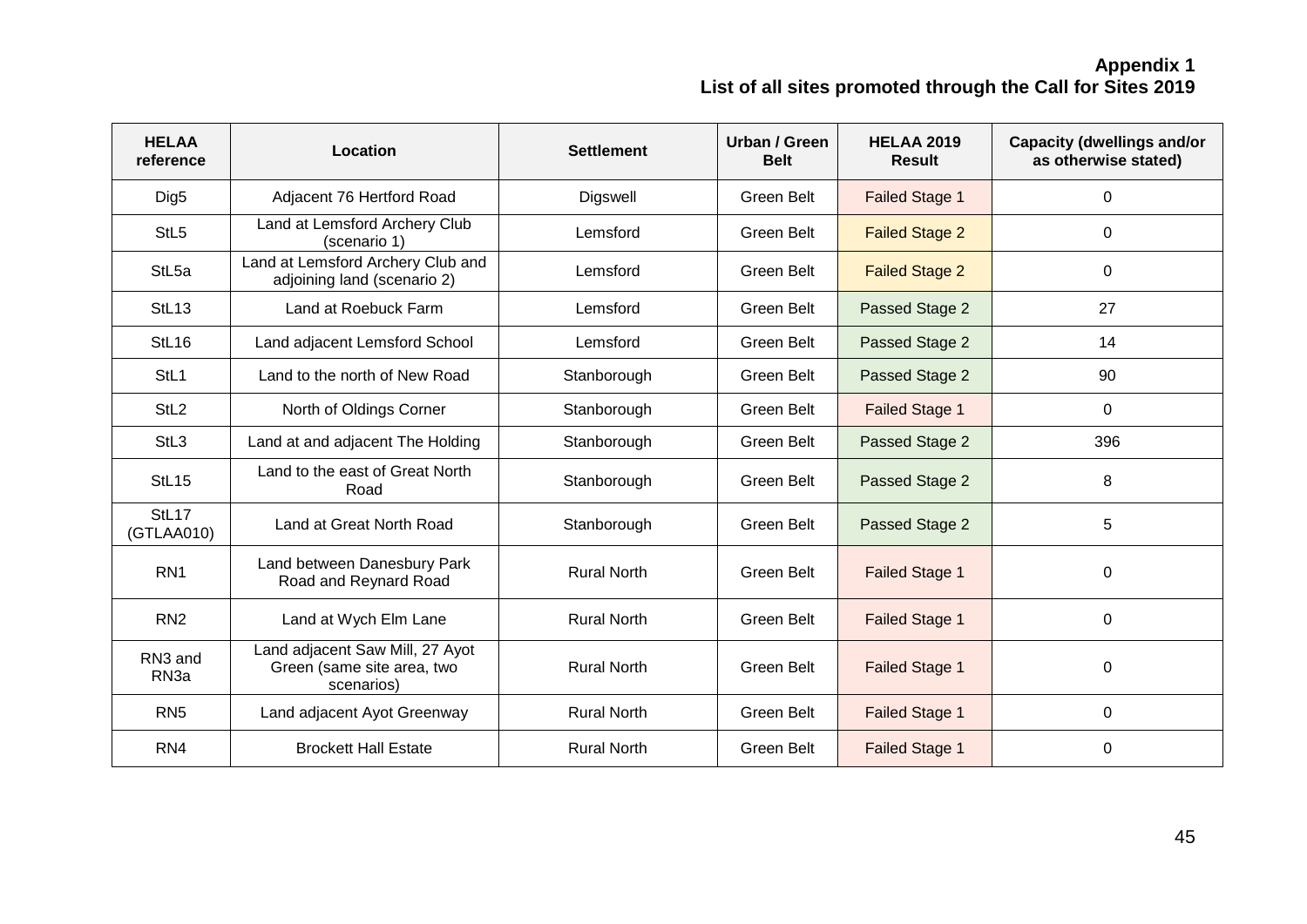| <b>HELAA</b><br>reference | Location                                                | <b>Settlement</b>   | Urban / Green<br><b>Belt</b> | <b>HELAA 2019</b><br><b>Result</b> | <b>Capacity (dwellings and/or</b><br>as otherwise stated) |
|---------------------------|---------------------------------------------------------|---------------------|------------------------------|------------------------------------|-----------------------------------------------------------|
| Ess8                      | The Vines, 51A High Road                                | Essendon            | Green Belt                   | <b>Failed Stage 2</b>              | 0                                                         |
| WeG1                      | Units 1-3, 51 Welham Manor                              | Welham Green        | Green Belt                   | Passed Stage 2                     | 16                                                        |
| WeG3                      | Land at Welham Manor                                    | Welham Green        | Green Belt                   | Passed Stage 2                     | 45                                                        |
| WeG3a                     | Land at Welham Manor and west of<br><b>Station Road</b> | Welham Green        | Green Belt                   | Passed Stage 2                     | 68                                                        |
| WeG6                      | <b>Skimpans Farm</b>                                    | Welham Green        | Green Belt                   | Passed Stage 2                     | 73                                                        |
| WeG10                     | Land at Dixons Hill Road                                | <b>Welham Green</b> | Green Belt                   | Passed Stage 2                     | 120                                                       |
| WeG11                     | Land at Marshmoor Lane                                  | <b>Welham Green</b> | Green Belt                   | <b>Failed Stage 2</b>              | $\Omega$                                                  |
| WeG12                     | Land north of Pooleys Lane                              | <b>Welham Green</b> | Green Belt                   | Passed Stage 2                     | 83                                                        |
| WeG15                     | Land at Potterells Farm                                 | <b>Welham Green</b> | Green Belt                   | Passed Stage 2                     | 140                                                       |
| WeG17                     | Land south of Dixons Hill Road                          | <b>Welham Green</b> | Green Belt                   | Passed Stage 2                     | 1 or 2FE Primary school                                   |
| WeG19                     | Cravenia                                                | <b>Welham Green</b> | Green Belt                   | <b>Site Withdrawn</b>              | 0                                                         |
| WeG20                     | St Mary's Primary School, 91<br>Dellsome Lane           | <b>Welham Green</b> | Green Belt                   | <b>Failed Stage 2</b>              | 0                                                         |
| BrP1                      | Upper Bell Lane Farm                                    | <b>Bell Bar</b>     | Green Belt                   | Passed Stage 2                     | 104                                                       |
| BrP26                     | Meadowcroft, Great North Road                           | <b>Bell Bar</b>     | <b>Green Belt</b>            | Passed Stage 2                     | 4                                                         |
| BrP35                     | <b>Bell Bar Pet Farm</b>                                | <b>Bell Bar</b>     | <b>Green Belt</b>            | Passed Stage 2                     | $\overline{2}$                                            |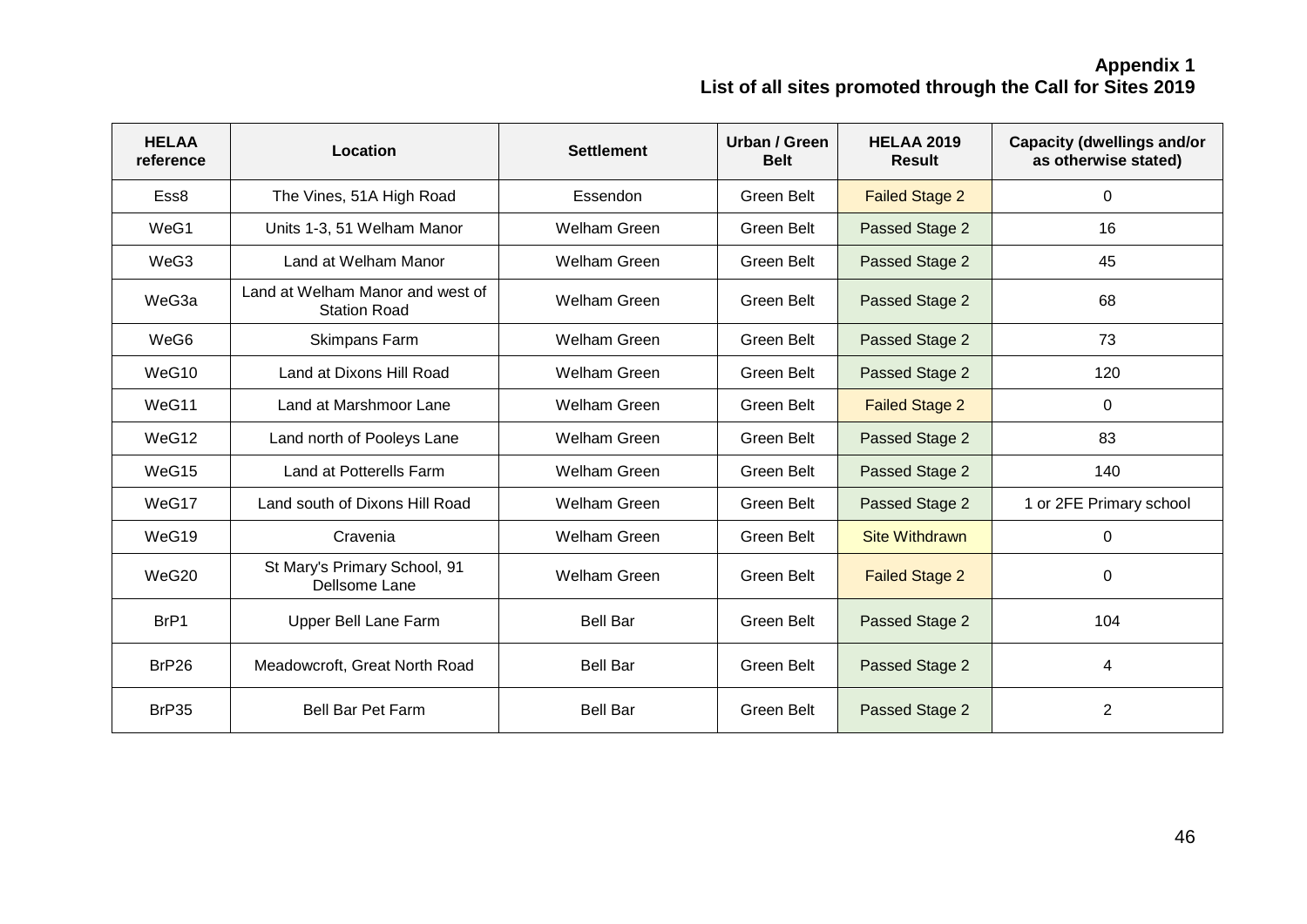| <b>HELAA</b><br>reference | Location                                                             | <b>Settlement</b>     | Urban / Green<br><b>Belt</b> | <b>HELAA 2019</b><br><b>Result</b> | <b>Capacity (dwellings and/or</b><br>as otherwise stated)                                                                                                                                 |
|---------------------------|----------------------------------------------------------------------|-----------------------|------------------------------|------------------------------------|-------------------------------------------------------------------------------------------------------------------------------------------------------------------------------------------|
| BrP33                     | Firs Stables, Woodside Lane                                          | <b>Bell Bar</b>       | Green Belt                   | <b>Failed Stage 2</b>              | $\Omega$                                                                                                                                                                                  |
| BrP <sub>5</sub>          | Land west of Brookmans Park                                          | <b>Brookmans Park</b> | Green Belt                   | Passed Stage 2                     | 165                                                                                                                                                                                       |
| BrP <sub>6</sub>          | Land west of Bluebridge Road                                         | <b>Brookmans Park</b> | Green Belt                   | Passed Stage 2                     | 210                                                                                                                                                                                       |
| BrP9                      | <b>Friday Grove</b>                                                  | <b>Brookmans Park</b> | Green Belt                   | <b>Failed Stage 2</b>              | 0                                                                                                                                                                                         |
| BrP9a                     | Friday Grove (smaller site)                                          | <b>Brookmans Park</b> | Green Belt                   | <b>Failed Stage 2</b>              | 0                                                                                                                                                                                         |
| BrP10                     | Raybrook Farm                                                        | <b>Brookmans Park</b> | Green Belt                   | <b>Failed Stage 2</b>              | 0                                                                                                                                                                                         |
| BrP12                     | Land north of Peplins Way<br>(scenario 1)                            | <b>Brookmans Park</b> | Green Belt                   | Passed Stage 2                     | 125                                                                                                                                                                                       |
| BrP12a                    | Land north of Peplins Way<br>(scenario 2)                            | <b>Brookmans Park</b> | Green Belt                   | Passed Stage 2                     | 125                                                                                                                                                                                       |
| BrP14a                    | Land east of Golf Club Road                                          | <b>Brookmans Park</b> | Green Belt                   | Passed Stage 2                     | 0                                                                                                                                                                                         |
| BrP32                     | Land west of Queenswood School                                       | <b>Brookmans Park</b> | Green Belt                   | <b>Failed Stage 2</b>              | 0                                                                                                                                                                                         |
| BrP34                     | <b>Brookmans Park Transmitting</b><br><b>Station</b>                 | <b>Brookmans Park</b> | Green Belt                   | Passed Stage 2                     | 300 dwellings and up to<br>13,500m <sup>2</sup> of B1 class use f/s.<br>(Note 6,550m <sup>2</sup> promoted in<br>addition to 2,877m <sup>2</sup> existing,<br>total 9,427m <sup>2</sup> ) |
| BrP36                     | <b>Brookmans Park Golf Club</b>                                      | <b>Brookmans Park</b> | Green Belt                   | Passed Stage 2                     | 24                                                                                                                                                                                        |
| BrP37                     | Brookmans Park reservoir and<br>water tower, Kentish Lane            | <b>Brookmans Park</b> | <b>Green Belt</b>            | <b>Failed Stage 2</b>              | 0                                                                                                                                                                                         |
| BrP31a                    | 68 Georges Wood Road and land to<br>the rear of 70 Georges Wood Road | <b>Brookmans Park</b> | Green Belt                   | <b>Failed Stage 2</b>              | 0                                                                                                                                                                                         |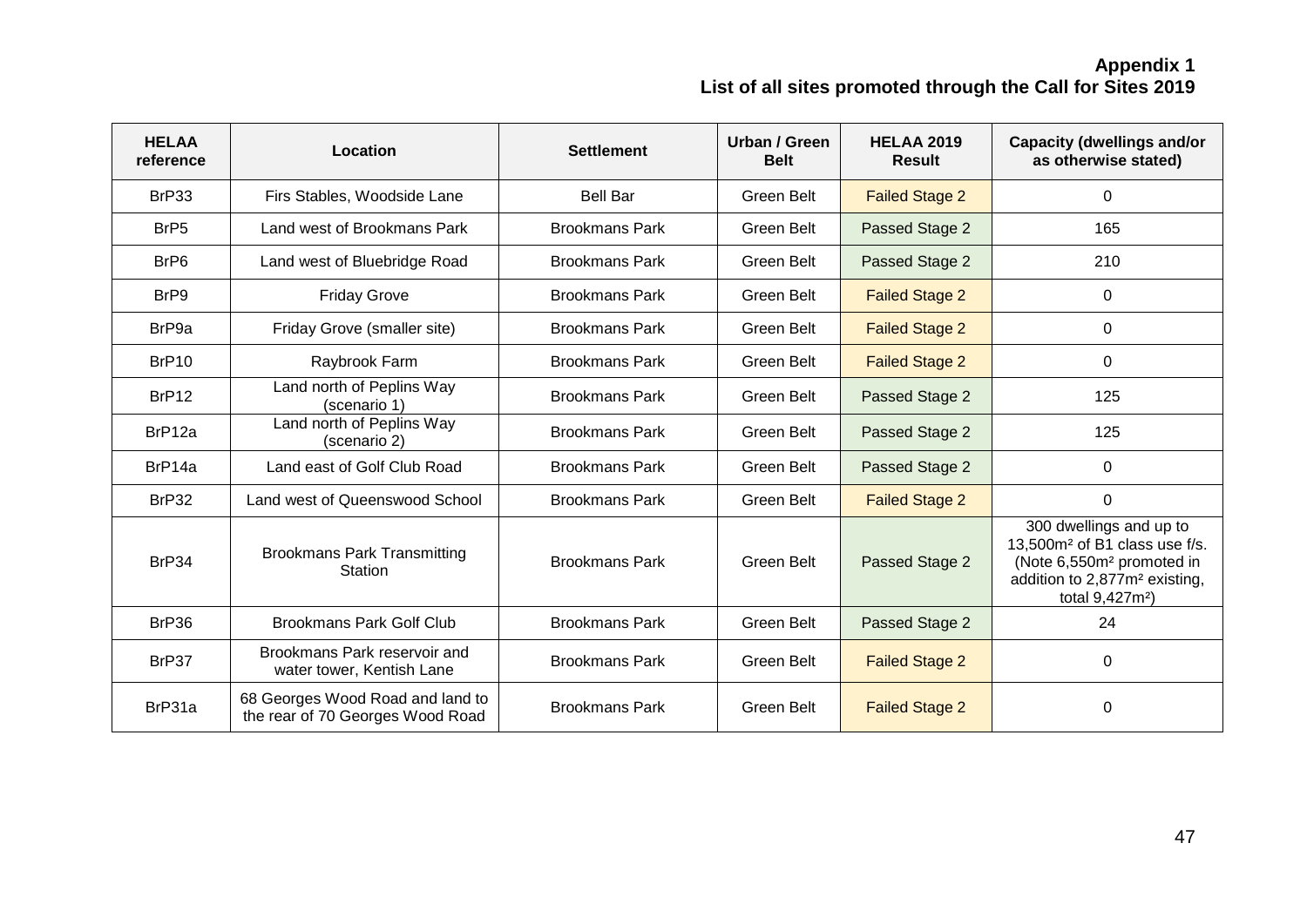| <b>HELAA</b><br>reference | Location                                       | <b>Settlement</b>     | Urban / Green<br><b>Belt</b> | <b>HELAA 2019</b><br><b>Result</b> | <b>Capacity (dwellings and/or</b><br>as otherwise stated) |
|---------------------------|------------------------------------------------|-----------------------|------------------------------|------------------------------------|-----------------------------------------------------------|
| SB <sub>1</sub>           | Land south of Swanley Bar Lane<br>(scenario 1  | Swanley Bar           | Green Belt                   | Passed Stage 2                     | 159                                                       |
| SB <sub>1a</sub>          | Land south of Swanley Bar Lane<br>(scenario 2) | Swanley Bar           | Green Belt                   | Passed Stage 2                     | 64                                                        |
| SB <sub>1b</sub>          | Land south of Swanley Bar Lane<br>(scenario 3) | Swanley Bar           | Green Belt                   | Passed Stage 2                     | 25                                                        |
| SB <sub>2</sub>           | Swanley Bar Lane/Great North<br>Road           | Swanley Bar           | Green Belt                   | <b>Failed Stage 1</b>              | 0                                                         |
| SB <sub>3</sub>           | 104 Hawkshead Road                             | Swanley Bar           | Green Belt                   | <b>Failed Stage 2</b>              | $\Omega$                                                  |
| LHe <sub>3</sub>          | Land south of Hawkshead Road                   | Little Heath          | Green Belt                   | Passed Stage 2                     | 47                                                        |
| LHe4                      | Studlands, Hawksead Road                       | Little Heath          | Green Belt                   | <b>Passed Stage 2</b>              | 12                                                        |
| LHe <sub>5</sub>          | Videne, Hawkshead Road                         | Little Heath          | Green Belt                   | Passed Stage 2                     | 51                                                        |
| NS <sub>1</sub>           | Land adj. Tolmers Park, Carbone<br>Hill        | <b>Newgate Street</b> | Green Belt                   | Passed Stage 2                     | 12                                                        |
| NS <sub>2</sub>           | Coach and Horses                               | <b>Newgate Street</b> | Green Belt                   | Passed Stage 2                     | 4                                                         |
| NS3a                      | Tolmers Park Farm (scenario 1)                 | <b>Newgate Street</b> | Green Belt                   | Passed Stage 2                     | 29                                                        |
| NS3b                      | Tolmers Park Farm (scenario 2)                 | <b>Newgate Street</b> | Green Belt                   | Passed Stage 2                     | 50                                                        |
| NS <sub>3c</sub>          | Tolmers Park Farm (scenario 3)                 | <b>Newgate Street</b> | Green Belt                   | Passed Stage 2                     | 69                                                        |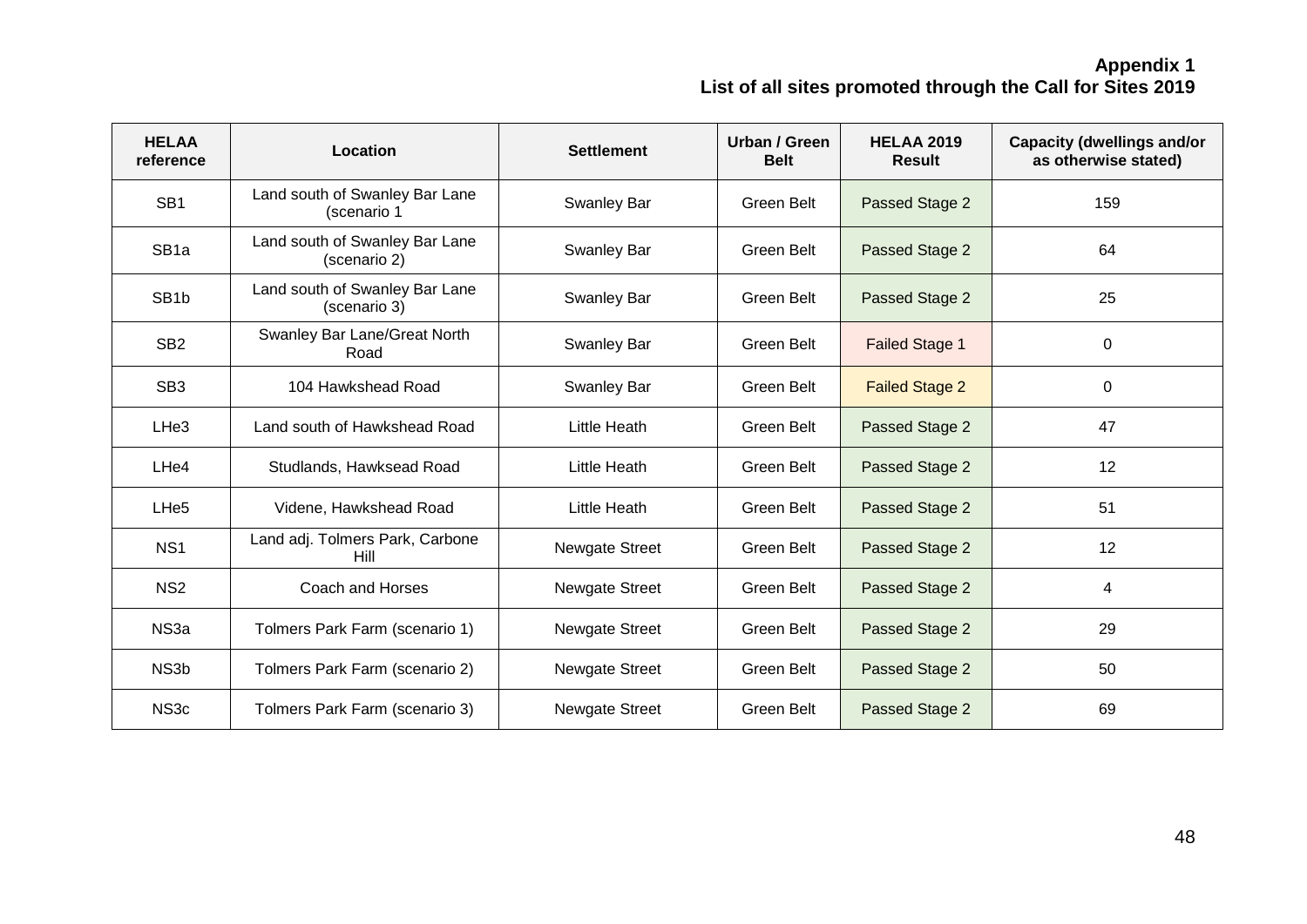| <b>HELAA</b><br>reference | Location                                          | <b>Settlement</b>     | Urban / Green<br><b>Belt</b> | <b>HELAA 2019</b><br><b>Result</b> | <b>Capacity (dwellings and/or</b><br>as otherwise stated) |
|---------------------------|---------------------------------------------------|-----------------------|------------------------------|------------------------------------|-----------------------------------------------------------|
| NS4                       | Land to the east of Newgate Street<br>Village     | <b>Newgate Street</b> | Green Belt                   | <b>Failed Stage 1</b>              | $\Omega$                                                  |
| NS <sub>5</sub>           | Land at Ponsbourne Park                           | <b>Newgate Street</b> | Green Belt                   | <b>Failed Stage 1</b>              | 0                                                         |
| <b>No95</b>               | Part of the Sopers Road<br><b>Employment Area</b> | Cuffley               | Urban                        | <b>Failed Stage 2</b>              | 0                                                         |
| Nor <sub>2</sub>          | Hill View Farm, Northaw Road West                 | Cuffley               | <b>Green Belt</b>            | <b>Failed Stage 1</b>              | 0                                                         |
| Cuf <sub>5</sub>          | Land at Northaw Road East                         | Cuffley               | Green Belt                   | Passed Stage 2                     | 412                                                       |
| Cuf10                     | Land adjacent 1 The Ridgeway                      | Cuffley               | Green Belt                   | Passed Stage 2                     | 32                                                        |
| Cuf <sub>11</sub>         | <b>Cuffley Hills Barn</b>                         | Cuffley               | Green Belt                   | Passed Stage 2                     | 4                                                         |
| Cuf12(a)                  | Land at Northaw Road East                         | Cuffley               | Green Belt                   | Passed Stage 2                     | 139                                                       |
| Cuf13                     | Colesdale Farm                                    | Cuffley               | Green Belt                   | <b>Failed Stage 1</b>              | 0                                                         |
| Cuf14                     | Land to the east of Colesdale Farm                | Cuffley               | Green Belt                   | Failed Stage 1                     | 0                                                         |
| Cuf15                     | Land to south east of KGV playing<br>fields       | Cuffley               | Green Belt                   | Passed Stage 2                     | 176                                                       |
| Cuf16                     | Northaw Pumping Station, Northaw<br>Road East     | Cuffley               | <b>Green Belt</b>            | <b>Failed Stage 2</b>              | 0                                                         |
| Cuf17                     | Land at Nyn Manor (scenario 1)                    | Cuffley               | Green Belt                   | <b>Failed Stage 1</b>              | 0                                                         |
| Cuf17a                    | Land at Nyn Manor (scenario 2)                    | Cuffley               | Green Belt                   | <b>Failed Stage 1</b>              | 0                                                         |
| Cuf17b                    | Land at Nyn Manor (scenario 3)                    | Cuffley               | Green Belt                   | <b>Failed Stage 1</b>              | $\Omega$                                                  |